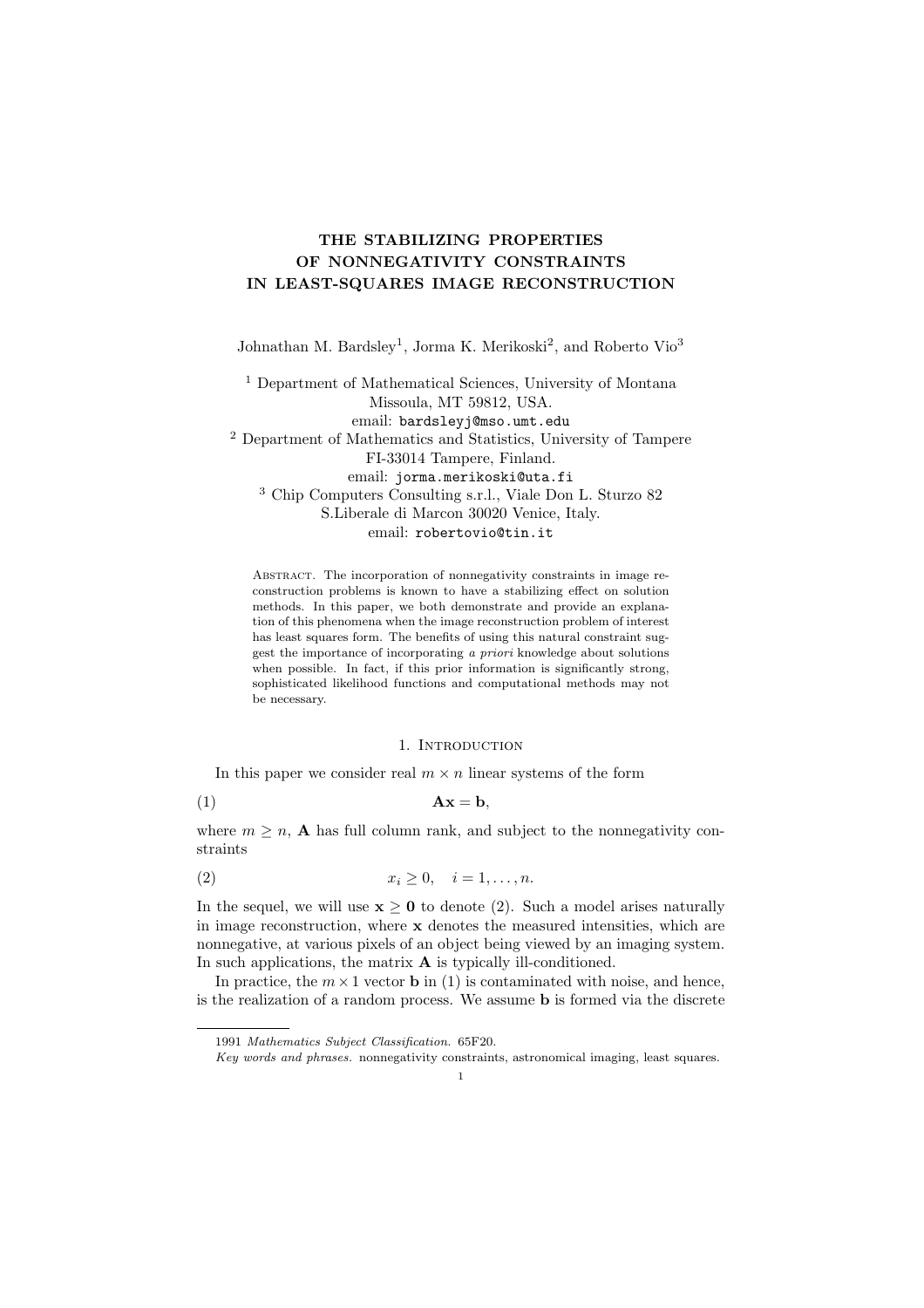statistical model

$$
b = Axtrue + N,
$$

where  $\mathbf{x}_{true}$  is the *object*, or *true image*, and N is the  $m \times 1$  random vector corresponding to the noise.

A standard approach for estimating  $\mathbf{x}_{true}$  from **b** is to compute a regularized approximate solution of the least squares minimization problem

(4) 
$$
\min_{\mathbf{x}} \|\mathbf{A}\mathbf{x} - \mathbf{b}\|^2,
$$

where  $\|\cdot\|$  denotes the standard  $\ell^2$  norm. Regularized approximate solution methods are typically needed due to the fact that  $A$  is ill-conditioned. We will not discuss regularization methods in the paper; for such a discussion see [3, 10].

Instead, our objective is to analyze the effects of replacing (4) by the nonnegatively constrained least squares problem

(5) 
$$
\min_{\mathbf{x} \geq \mathbf{0}} \|\mathbf{A}\mathbf{x} - \mathbf{b}\|^2.
$$

In particular, we will argue that one can expect (5) to be a more stable problem than (4). As a result, the exact solution of (5) will typically be of a higher resolution than the exact solution of (4), and hence, though regularization will often still be needed in (5), the regularized approximate solution can be expected to be of a higher resolution.

The paper is organized as follows. We will begin in Section 2 with a derivation of a linear system whose minimum norm solution is the unique solution of (5). We then show in Section 3 that the condition number of this matrix can be expected to be much smaller than that of the original matrix  $A$ . Taken together, these results will suggest that nonnegativity constraints provide stability in least squares image reconstruction. We demonstrate this in a number of numerical experiments, which are performed in the Section 4. We end with conclusions in Section 5.

### 2. Nonnegatively Constrained Least Squares

We begin by making a few definitions. First, we say that  $x$  is *feasible* if  $x \geq 0$ , and we define the *active set* of any feasible x by

(6) 
$$
\mathcal{A}(\mathbf{x}) = \{i \mid x_i = 0\}.
$$

We can then define the diagonal matrix  $\mathbf{D}(\mathbf{x})$  for  $\mathbf{x} \geq \mathbf{0}$  by

(7) 
$$
[\mathbf{D}(\mathbf{x})]_{ii} = \begin{cases} 1, & i \notin \mathcal{A}(\mathbf{x}), \\ 0, & i \in \mathcal{A}(\mathbf{x}). \end{cases}
$$

We now focus our attention on  $(5)$ . Suppose that  $\mathbf{x}^*$  is a local solution of (5) and define  $\mathbf{D}^* = \mathbf{D}(\mathbf{x}^*)$ . The Karush-Kuhn-Tucker (KKT) conditions [9] for (5) have the form

(8) 
$$
[\mathbf{A}^T \mathbf{A} \mathbf{x}^* - \mathbf{A}^T \mathbf{b}]_i \geq 0, \qquad i = 1, \dots, n,
$$

(9)  $x_i^* \cdot [\mathbf{A}^T \mathbf{A} \mathbf{x}^* - \mathbf{A}^T \mathbf{b}]_i = 0, \quad i = 1, \dots, n.$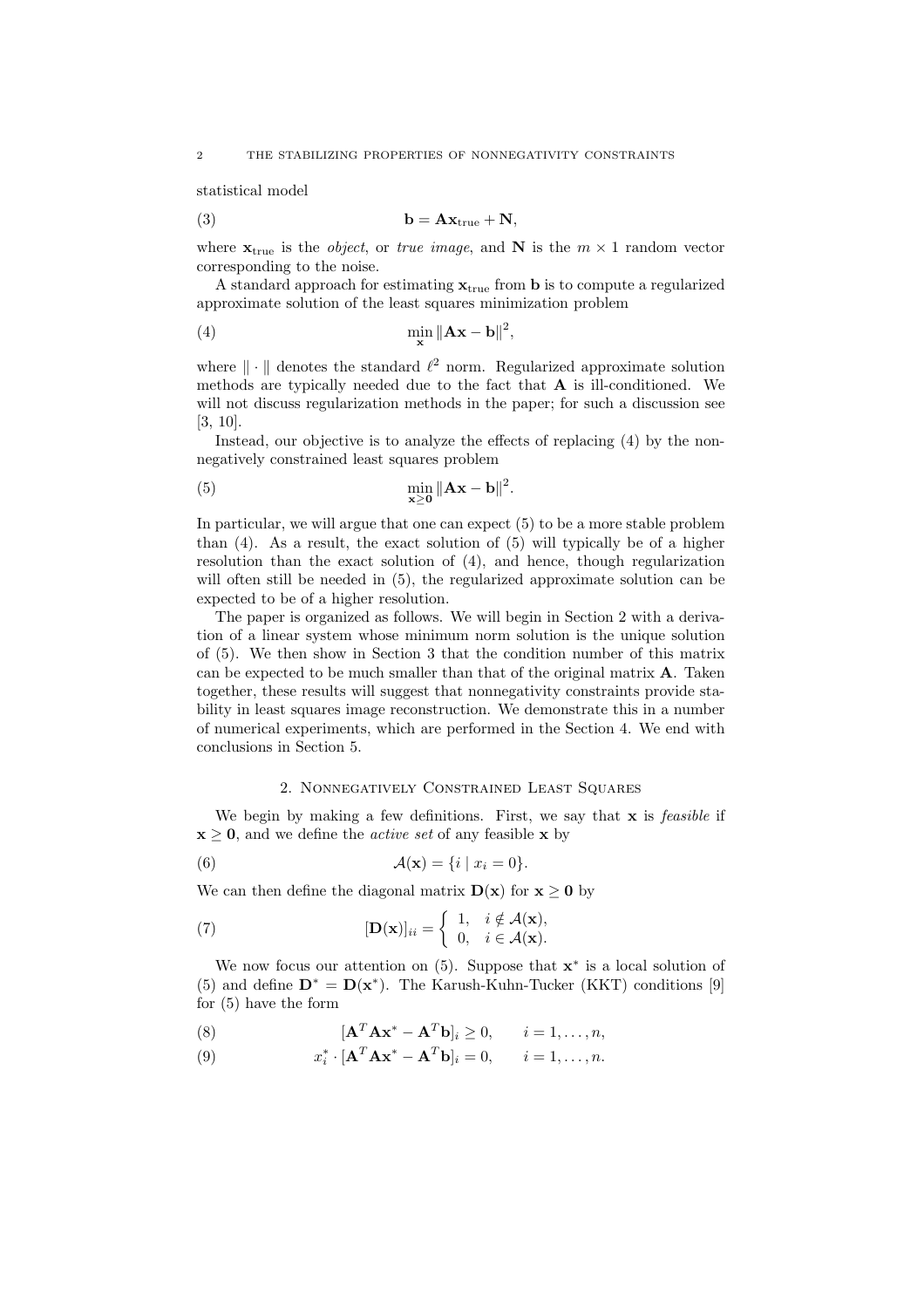We have from (9) that for all *i* such that  $x_i^* > 0$ ,

(10) 
$$
[\mathbf{A}^T \mathbf{A} \mathbf{x}^* - \mathbf{A}^T \mathbf{b}]_i = 0.
$$

This implies, using the fact that  $\mathbf{D}^* \mathbf{x}^* = \mathbf{x}^*$ , that

(11) 
$$
\mathbf{D}^* \mathbf{A}^T \mathbf{A} \mathbf{D}^* \mathbf{x}^* - \mathbf{D}^* \mathbf{A}^T \mathbf{b} = \mathbf{0},
$$

which are the normal equations for

(12) 
$$
\min_{\mathbf{x}} \|\mathbf{A}\mathbf{D}^* \mathbf{x} - \mathbf{b}\|^2.
$$

Thus  $\mathbf{x}^*$  is the minimum norm solution of (12); that is,

(13) 
$$
\mathbf{x}^* = (\mathbf{A}\mathbf{D}^*)^{\dagger}\mathbf{b},
$$

where "<sup>†</sup>" denotes psuedo-inverse, which we define in the next section.

In practice one does not solve  $(12)$  or compute  $(13)$  since  $\mathbf{D}^*$  is not known a priori. Nonetheless, a careful consideration of (12) and the associated linear system

$$
(14) \t\t\tAD*x = b
$$

will be a key component our discussion.

# 3. THE CONDITION NUMBERS OF  $A$  and  $AD^*$ .

Our objective in this section is to investigate and compare the stability of linear systems (1) and (14). For this we need to define the *singular value* decomposition  $(SVD)$  of a matrix. The SVD of  $A$  (see, e.g., [2], [4], [5]) is given by

(15) 
$$
\mathbf{A} = \mathbf{U} \Sigma \mathbf{V}^T, \quad \Sigma = \begin{pmatrix} \Sigma_1 \\ \mathbf{0} \end{pmatrix},
$$

where **U** is an  $m \times m$  orthogonal matrix, **V** is an  $n \times n$  orthogonal matrix, and  $\Sigma$  is  $m \times n$  with  $\Sigma_1 = \text{diag}(s_1, s_2, \ldots, s_n)$  and  $s_1 \geq s_2 \geq \cdots \geq s_n$ . We call the  $s_i$ 's the *singular values* of **A** and note that  $s_n > 0$  since **A** has full column rank.

With the SVD in hand, we can now make a two important definitions. The psuedo-inverse of A is given by

$$
\mathbf{A}^{\dagger} = \mathbf{V} \mathbf{\Sigma}^{\dagger} \mathbf{U}^T, \quad \mathbf{\Sigma}^{\dagger} = \left( \begin{array}{c} \mathbf{\Sigma}_1^{-1}, \mathbf{0} \end{array} \right).
$$

The *condition number* of  $\bf{A}$  is defined

(16) 
$$
\operatorname{cond} \mathbf{A} = s_1/s_n.
$$

We say that  $A$  is *ill-conditioned* if cond  $A$  is extremely large, which occurs, we assume, due to the fact that  $0 < s_n \ll 1$ .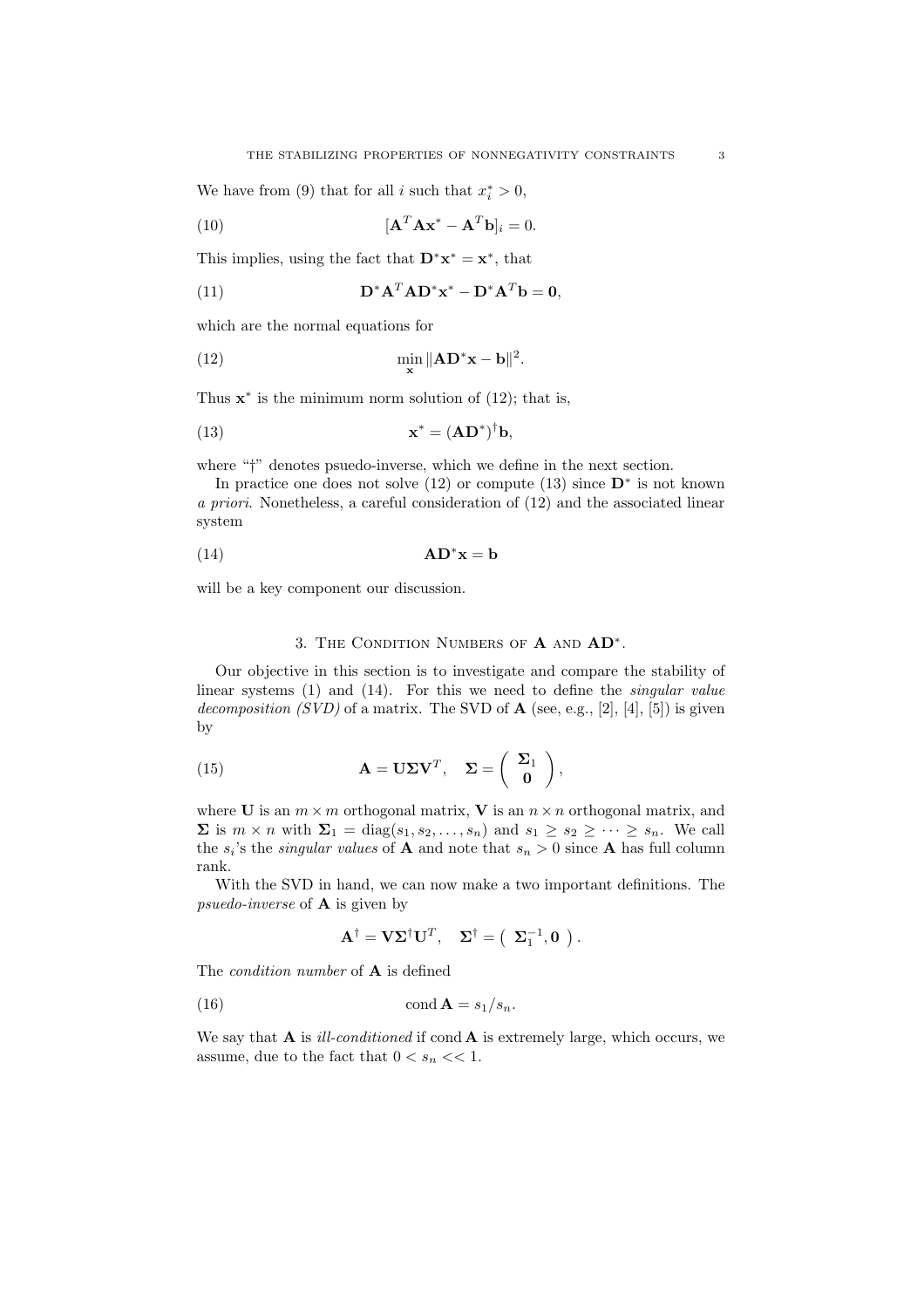3.1. An inequality involving cond A and cond  $AD^*$ . We begin with a theoretical result to this effect. For this we will need to survey some basic facts about singular values. (For a thorough exposition, see, e.g., [4], [5].) Let B be an arbitrary real  $m \times n$  matrix with full column rank, and let  $s_i(\mathbf{B})$  denote the ith largest singular value of B. Then

$$
\max_{\mathbf{0}\neq\mathbf{x}\in\mathbb{R}^n} \frac{\|\mathbf{B}\mathbf{x}\|}{\|\mathbf{x}\|} = s_1(\mathbf{B}), \qquad \min_{\mathbf{0}\neq\mathbf{x}\in\mathbb{R}^n} \frac{\|\mathbf{B}\mathbf{x}\|}{\|\mathbf{x}\|} = s_n(\mathbf{B}),
$$

and hence, (see [1], Exercise 6.15)

$$
\|\mathbf{B}\| = s_1(\mathbf{B}), \text{ and } \|\mathbf{B}^\dagger\| = 1/s_n(\mathbf{B}).
$$

Thus, consistent with (16), we have

$$
\text{cond }\mathbf{B}=s_1(\mathbf{B})/s_n(\mathbf{B})=\|\mathbf{B}\|\|\mathbf{B}^\dagger\|,
$$

Let us return to our original task. There exists a permutation matrix Q such that the first r diagonal entries of the diagonal matrix  $\mathbf{D}' = \mathbf{Q}^T \mathbf{D}^* \mathbf{Q}$  are one, with the remaining diagonal entries zero. We define  $A' = AQ$ . Then the singular values of  $A'D'$  are equal to the singular values of  $AD^*$ . Therefore, without loss of generality, we may assume that

$$
\mathbf{D}^* = \left( \begin{array}{cc} \mathbf{I}_r & \mathbf{0} \\ \mathbf{0} & \mathbf{0} \end{array} \right),
$$

where  $\mathbf{I}_r$  is the  $r \times r$  identity matrix.

Consider the partition  $\mathbf{A} = (\mathbf{A}_1 \ \mathbf{A}_2)$ , where the first part consists of the first  $r$  columns and the second part of the remaining columns of  $A$ . Then  $AD^* = (A_1 O)$ . Since A has full column rank, so does  $A_1$ , and hence  $A_1^{\dagger}$ and cond  $A_1$  are defined. This allows us to define both the psuedo-inverse and condition number of  $AD^*$ ; namely,

$$
(\mathbf{A}\mathbf{D}^*)^{\dagger} \stackrel{\mathrm{def}}{=} \left(\begin{array}{c} \mathbf{A}_1^{\dagger} \\ \mathbf{0} \end{array}\right),
$$

and

$$
\operatorname{cond} \mathbf{A} \mathbf{D}^* \stackrel{\text{def}}{=} \operatorname{cond} \mathbf{A}_1.
$$

We will now show that cond  $AD^* \leq \text{cond } A$ . First note that  $r \leq n \leq m$ . Then if  $\mathbf{x} \in \mathbb{R}^r$ , and we denote

$$
\tilde{\mathbf{x}} = \left(\begin{array}{c} \mathbf{x} \\ \mathbf{0} \end{array}\right),
$$

we have

(17) 
$$
s_1(\mathbf{A}_1) = \max_{\mathbf{0} \neq \mathbf{x} \in \mathbb{R}^r} \frac{\|\mathbf{A}_1 \mathbf{x}\|}{\|\mathbf{x}\|} = \max_{\mathbf{0} \neq \tilde{\mathbf{x}} \in \mathbb{R}^n} \frac{\|\mathbf{A}\tilde{\mathbf{x}}\|}{\|\tilde{\mathbf{x}}\|} \leq s_1(\mathbf{A}),
$$

and

(18) 
$$
s_r(\mathbf{A}_1) = \min_{\mathbf{0} \neq \mathbf{x} \in \mathbb{R}^r} \frac{\|\mathbf{A}_1 \mathbf{x}\|}{\|\mathbf{x}\|} = \min_{\mathbf{0} \neq \tilde{\mathbf{x}} \in \mathbb{R}^n} \frac{\|\mathbf{A}\tilde{\mathbf{x}}\|}{\|\tilde{\mathbf{x}}\|} \geq s_n(\mathbf{A}).
$$

Therefore

(19) 
$$
\text{cond } \mathbf{AD}^* = \frac{s_1(\mathbf{A}_1)}{s_r(\mathbf{A}_1)} \le \frac{s_1(\mathbf{A})}{s_n(\mathbf{A})} = \text{cond } \mathbf{A}.
$$

Thus the conditioning of  $AD^*$  can be no worse than that of  $A$ .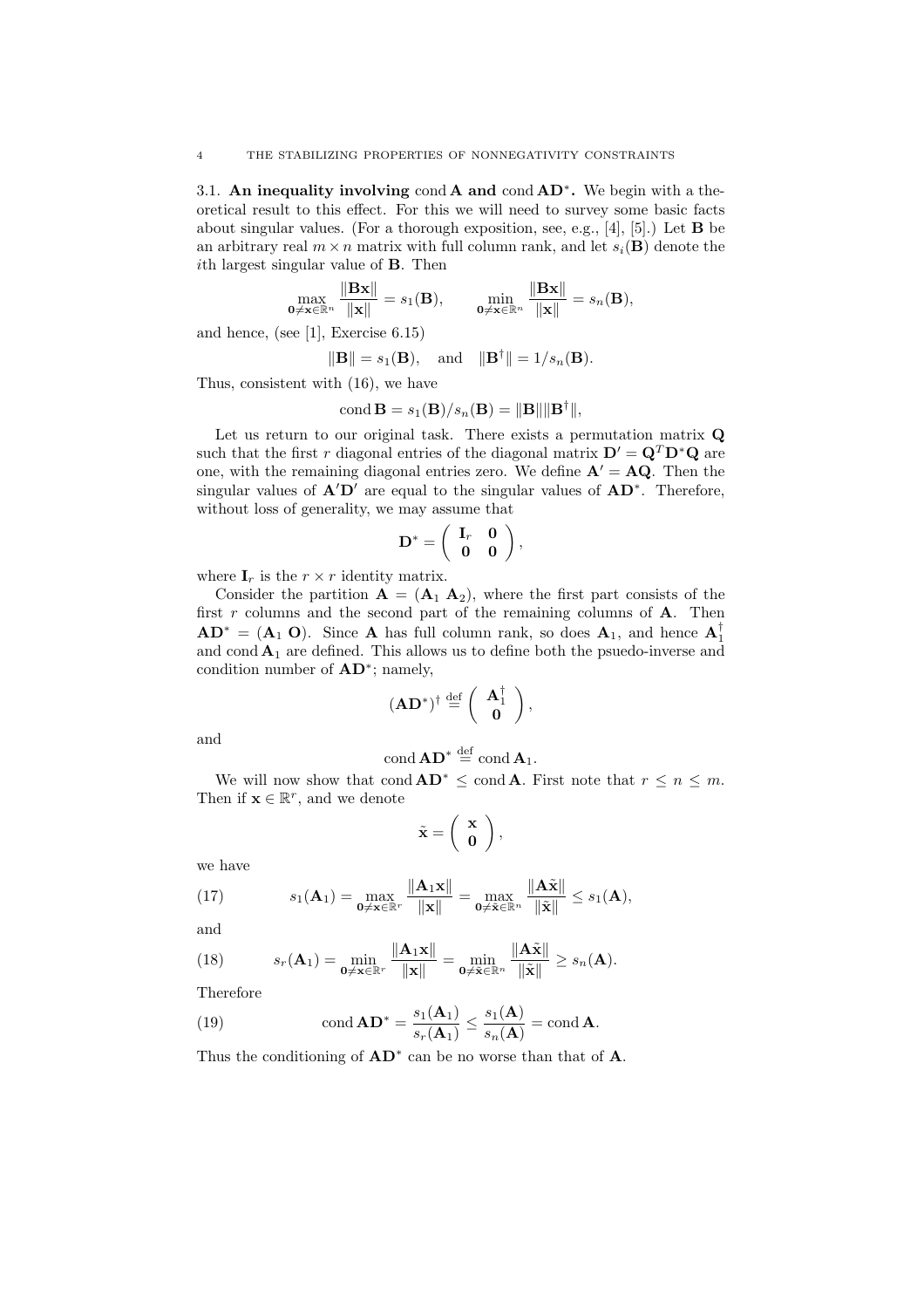In astronomical imaging examples, a strong case can be made that an inequality stronger than (19) will often hold. Due to the fact that there is typically a substantial black background in the astronomical objects being viewed, r is often much smaller than n. In such cases, the vectors  $\tilde{\mathbf{x}}$  will cover a small subspace of  $\mathbb{R}^n$ . Since the maximum (respectively minimum) of a function over a big set is often times much larger (respectively smaller) than that over a small subset, it is not unusual for  $s_1(A_1) \ll s_1(A)$  in (17) and/or  $s_r(A_1) \gg s_n(A)$ in (18), which yields  $s_1(\mathbf{A}_1)/s_r(\mathbf{A}_1) \ll s_1(\mathbf{A})/s_n(\mathbf{A})$ , and hence, (19) can be replaced by

(20) 
$$
\operatorname{cond} \mathbf{A} \mathbf{D}^* \ll \operatorname{cond} \mathbf{A}.
$$

When (20) holds, one can expect that the solutions of (5) will be much more stable with respect to errors in  $\bf{b}$  than the solutions of (1). The fact that (20) does in fact hold in practical examples is confirmed in our numerical experiments. First, however, we discuss the connection between condition number and stability.

3.2. The Condition Number and Stability. Recall that we have assumed that for **A** to have a large condition number, it must be that  $0 \lt s_n \lt \lt 1$ . Furthermore, for our discussion, and without loss of generality, we assume that  $s_1 = 1$ . And finally, we make the assumption that the distribution of the singular values between  $s_1$  and  $s_n$  is continuous, i.e. without jumps. We note that these assumptions are all reasonable in astronomical imaging.

We want to determine what the condition number can tell us about the sensitivity of  $A^{\dagger}b$  to perturbations in the noise vector N. To do this, we first assume that our data b satisfies (3) exactly. Then

$$
\mathbf{A}^{\dagger} \mathbf{b} = \mathbf{x}_{\text{true}} + \mathbf{A}^{\dagger} \mathbf{N}.
$$

Using the SVD of A given above we obtain

(21) 
$$
\mathbf{A}^{\dagger} \mathbf{N} = \sum_{i=1}^{n} \left( \frac{\mathbf{u}_{i}^{T} \mathbf{N}}{s_{i}} \right) \mathbf{v}_{i},
$$

where  $\mathbf{u}_i$  and  $\mathbf{v}_i$  are the *i*th column of **U** and **V** respectively. We note that since **U** and **V** are unitary, the sets  $\{\mathbf{u}_i\}_{i=1}^m$  and  $\{\mathbf{v}_i\}_{i=1}^n$  are orthonormal. We note that  $N$  can be expressed as

$$
\mathbf{N} = (\mathbf{u}_1^T \mathbf{N}) \mathbf{u}_1 + (\mathbf{u}_2^T \mathbf{N}) \mathbf{u}_2 + \dots + (\mathbf{u}_m^T \mathbf{N}) \mathbf{u}_m,
$$

and since it contains random noise,  $\mathbf{u}_i^T \mathbf{N}$  will not decay to zero as  $i, n \to \infty$ . An appeal to (21) then immediately tells us, given our assumptions, that the values of  $\{s_i\}_{i=1}^n$  will determine the sensitivity  $A^{\dagger}b$  to perturbations in N. Given our assumption that the  $s_i$ 's are smoothly distributed, a large value of cond**A** will likely suggest a large instability in  $A^{\dagger}b$  to perturbations in N.

#### 4. Numerical Results

4.1. One Dimensional Test Problems. We consider the one-dimensional (1D) version of a model that occurs in two-dimensional (2D) astronomical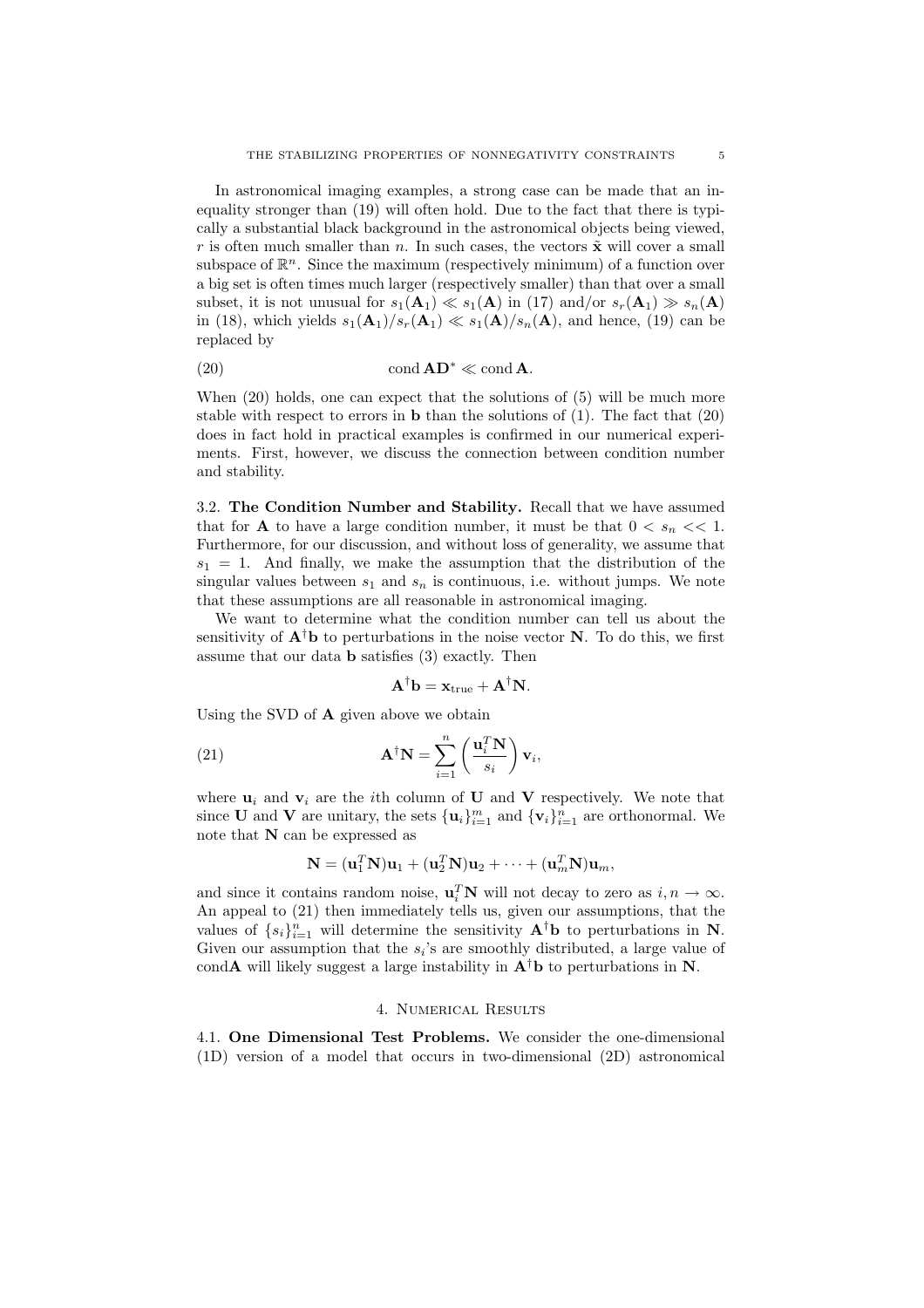imaging given by

(22) 
$$
b(s) = \int_0^1 A(s - s')x(s')ds'.
$$

Here x represents light intensity as a function of spatial position, and  $b$  represents image intensity. The point spread function (PSF) A characterizes the optical blurring effects that occur during image formation.

A PSF that models the long-time average effects of atmospheric turbulence on light propagation is the Gaussian [10]. It's one dimensional version is

$$
A(s) = C \exp(-s^2/2\gamma^2),
$$

where C and  $\gamma$  are positive parameters.

Discretizing (22) yields a linear system of the form (1). If midpoint quadrature is used in the  $s'$  variable, the resulting matrix  $A$  has the form

(23) 
$$
[\mathbf{A}]_{ij} = hC \exp\left(-\frac{((i-j)h)^2}{2\gamma^2}\right), \quad 1 \le i, j \le n,
$$

where  $h = 1/n$ . Here, **A** has full column rank.

We now consider some specific examples. We build our matrix **A** using  $(23)$ with  $n = 80$  and  $\gamma^2 = 0.00125$ . We generated our data vector **b** using model (3), where  $\mathbf{x}_{true}$  is the object, or true image, and N is a Gaussian random vector with mean 0 and standard deviation chosen so that the signal-to-noise ration (SNR) is 30.

We consider several different choices for  $\mathbf{x}_{true}$  since  $\mathbf{D}^*$ , and hence the condition number of  $AD^*$ , depends upon the object. We begin by considering objects that have the form ½

(24) 
$$
\mathbf{x}_{true} = \begin{cases} 1 & \frac{1}{2} - \rho \leq [\mathbf{x}_{true}]_i \leq \frac{1}{2} + \rho, \\ 0 & \text{otherwise,} \end{cases}
$$

where  $0 \leq \rho \leq \frac{1}{2}$ . We perform experiments for four separate values of  $\rho$ .  $\rho = 0.01, \ \rho = 0.04, \ \rho = 0.07, \text{ and } \rho = 0.1.$  The plots of these objects and of the corresponding blurred, noisy images are given in Fig. 1. An accurate estimate of D<sup>\*</sup> for each example can be obtained using the projected Newton (PN) method [6]. Here we compute 200 projected Newton iterations in order to obtain our estimate for  $\mathbf{D}^*$ ; that is,

$$
\mathbf{D}^* = \mathbf{D}(\mathbf{x}_{200}^{\mathrm{PN}}),
$$

where  $\mathbf{x}_{200}^{\text{PN}}$  is the 200th PN iterate and  $\mathbf{D}(\mathbf{x})$  is defined in (7). From this, cond  $AD^* = s_1/s_r$  can be computed. The values of cond  $AD^*$ ,  $s_1$  and  $s_r$  can be found in Table 1. Note that in all cases, the condition number of  $AD^*$  is substantially less than the condition number of **A**, which is  $1.2 \times 10^{17}$ . Thus inequality (20) holds in these cases.

Plots of  $\mathbf{x}^* = (\mathbf{A}\mathbf{D}^*)^{\dagger} \mathbf{b}$ , which is the unique solution of (5), are given in Fig. 2. These plots should not be viewed as reconstructions. Rather, they should be compared to the exact solutions of  $\mathbf{A}\mathbf{x} = \mathbf{b}$  given in Fig. 3. When this is done, it is evident that noise amplification is much less pronounced for the solutions of  $AD^*x = b$ . Nonetheless some noise amplification does occur in three of the four reconstructions, which indicates that  $AD^*$  is mildly ill-conditioned in those cases. Hence, as expected, (5) requires some form regularization.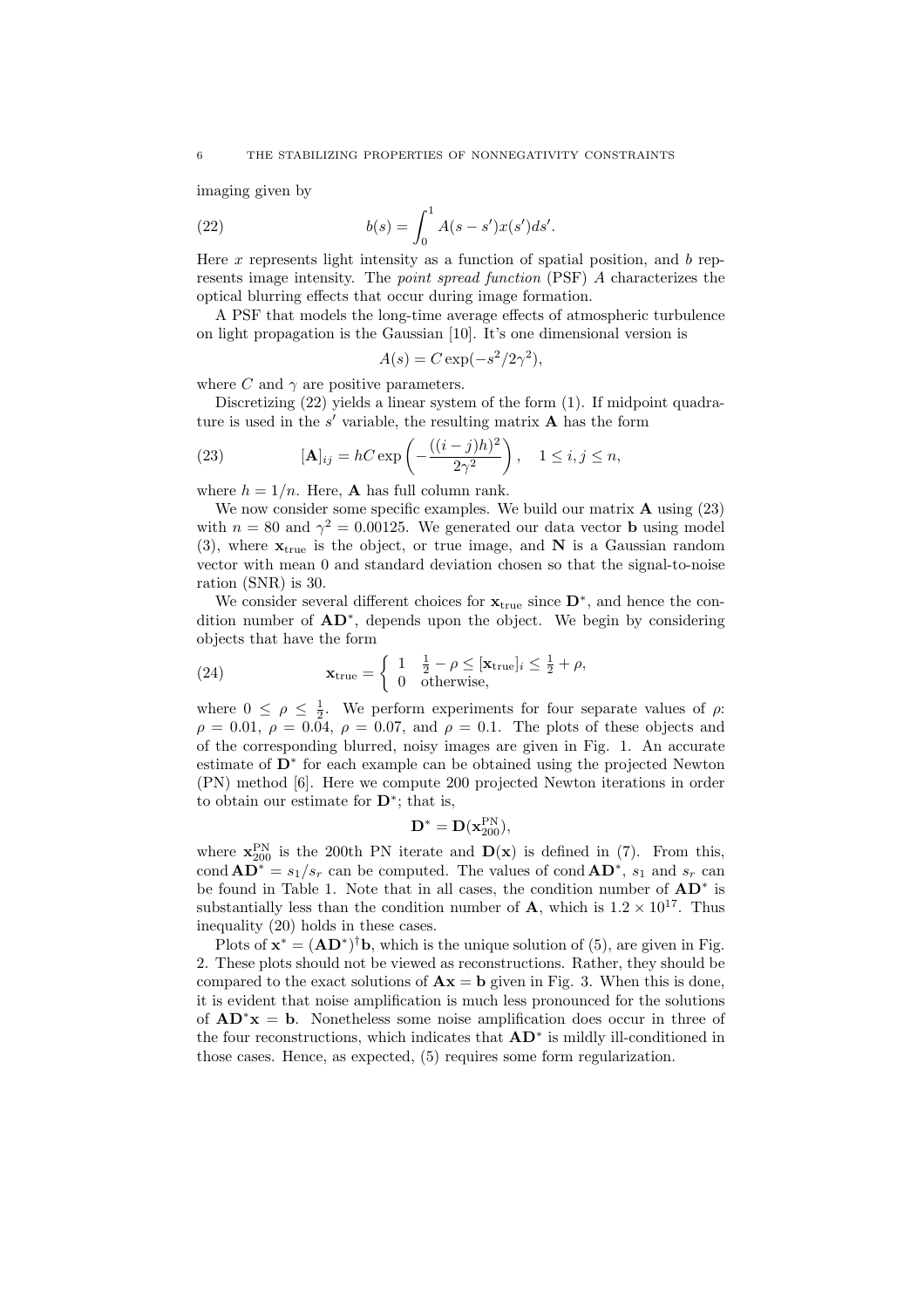

Figure 1. Plots of Objects and Blurred, Noisy Images. The plot of the discrete object  $\mathbf{x}_{true}$  has the solid line and is defined by (24). The plot of the object corresponding to  $\rho = 0.01$  is given in the upper left, to  $\rho = 0.04$  in the upper right, to  $\rho = 0.07$  in the lower left, and to  $\rho = 0.1$  in the lower right. The plots of the corresponding blurred, noisy images have the dashed line.

TABLE 1. Condition Numbers of  $AD^*$  for Various  $\rho$ 

|           | cond $AD^*$                           | S <sub>1</sub>         | $S_r$                   |
|-----------|---------------------------------------|------------------------|-------------------------|
|           | $ 0.01 2.448 \times 10^{2}$           | $3.821 \times 10^{-5}$ | $1.561 \times 10^{-7}$  |
|           | 0.04   6.589 $\times$ 10 <sup>4</sup> | $5.784 \times 10^{-5}$ | $8.780 \times 10^{-10}$ |
|           | $ 0.07 2.330\times10^{4}$             | $5.392 \times 10^{-5}$ | $2.313 \times 10^{-10}$ |
| $\pm 0.1$ | $1.678 \times 10^{4}$                 | $5.115 \times 10^{-5}$ | $3.048 \times 10^{-10}$ |

Figures 2 and 3, together with the condition number results in Table 1, provide strong evidence that nonnegativity constraints have a stabilizing effect.

We next consider an example in which the object  $\mathbf{x}_{\text{true}}$  consists of several sources. A plot of both  $\mathbf{x}_{true}$  and **b** is given on the left in Fig. 4. In this case, the object is composed of three sources, each of the type (24): one with  $\rho = 0$ , one with  $\rho = 0.01$  and one with  $\rho = 0.1$ . We note that this object is indicative of what we will call a stellar-like object. Such objects are characterized by collections of point, or near-point, sources. In 2D astronomical imaging a starfield is an example of such an object. A plot of  $(AD^*)^{\dagger}b$ , with  $D^*$  estimated as in the previous examples, is given on the right in Fig. 4. Again, notice that mild noise amplification occurs, suggesting the need for regularization in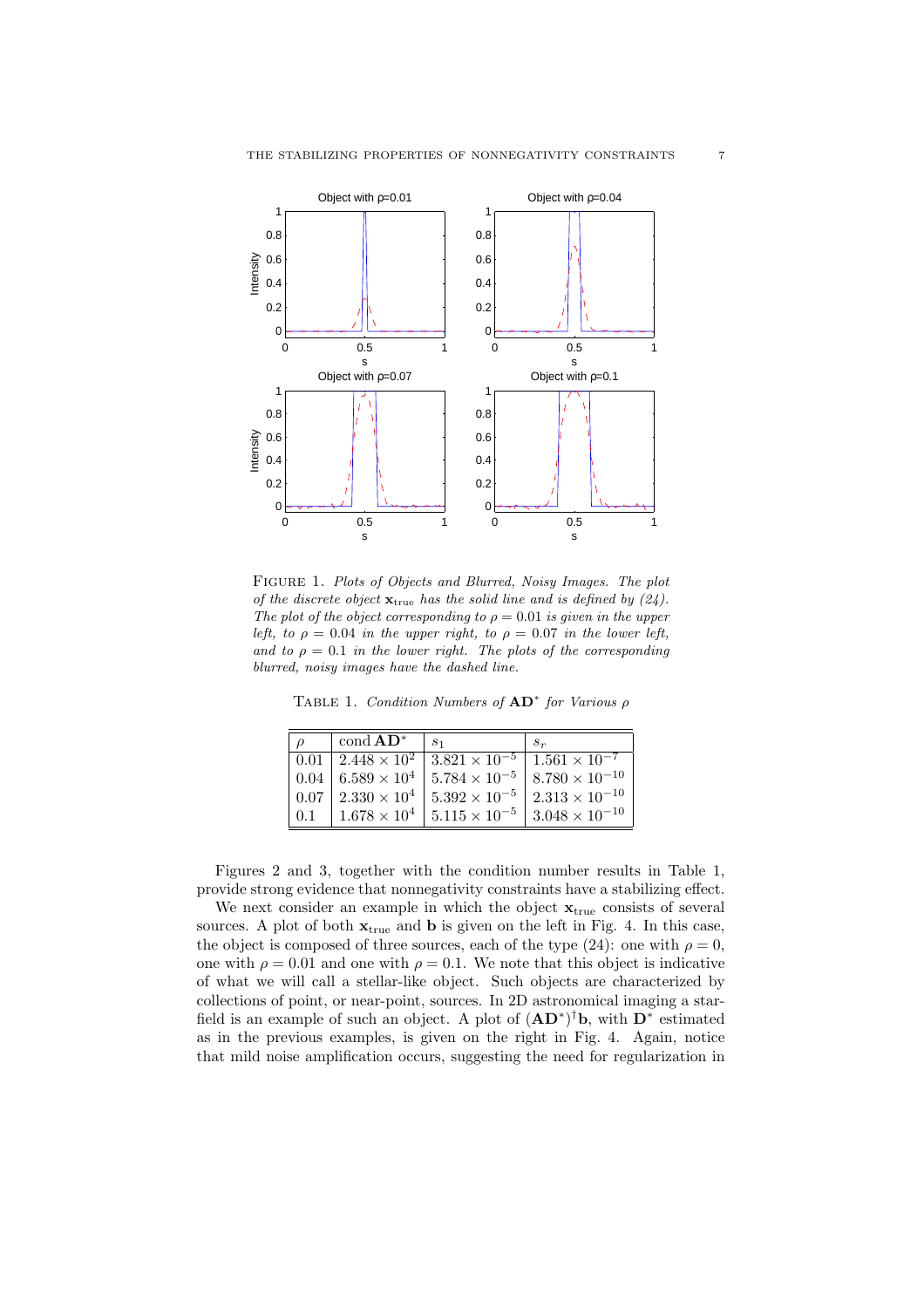

Figure 2. Plots of Nonnegatively Constrainted Reconstructions Without Regularization. The plot of the discrete object  $\mathbf{x}_{\text{true}}$  has the solid line. The plot of  $\mathbf{x}^* = (\mathbf{A}\mathbf{D}^*)^{\dagger} \mathbf{b}$  has the dashed line. The upper left-hand corner corresponds to  $\rho = 0.01$ , the upper right to  $\rho = 0.04$ , the lower left to  $\rho = 0.07$ , and the lower right to  $\rho = 0.1$ .

practice. The plot of  $A^{-1}b$  is similar to those found in Fig. 3. The condition number of  $AD^*$  for this example is given by cond  $AD^* \approx 1.069 \times 10^5$ , which is 12 orders of magnitude smaller than cond  $\mathbf{A} \approx 1.2 \times 10^{17}$ . Thus, once again, (20) is satisfied.

Before continuing, we note that in the above examples  $\mathbf{x}_{true}$  has a zero background. This has the effect that many of the components of  $x^*$  are also zero, and hence,  $\bf{A}$  and  $\bf{A}$  $\bf{D}^*$  are quite different. These results will not be significantly effected if the background of  $x_{true}$  is effectively zero, i.e. very small when compared to the bright regions. But if  $\mathbf{x}_{true}$  has a background that is sufficiently bright, the addition of nonnegativity constraints will have very little, if any, effect.

4.2. The Two-Dimensional Case. We now consider the 2D analogue of the one-dimensional example above. The mathematical model we consider has the form

(25) 
$$
b(s,t) = \int_0^1 \int_0^1 A(s-s',t-t')x(s',t')ds'dt'.
$$

As above,  $x$  represents the light intensity of the object as a function of spatial position, b represents the light intensity of the image, and A is the PSF, which characterizes the blurring effects of the imaging system.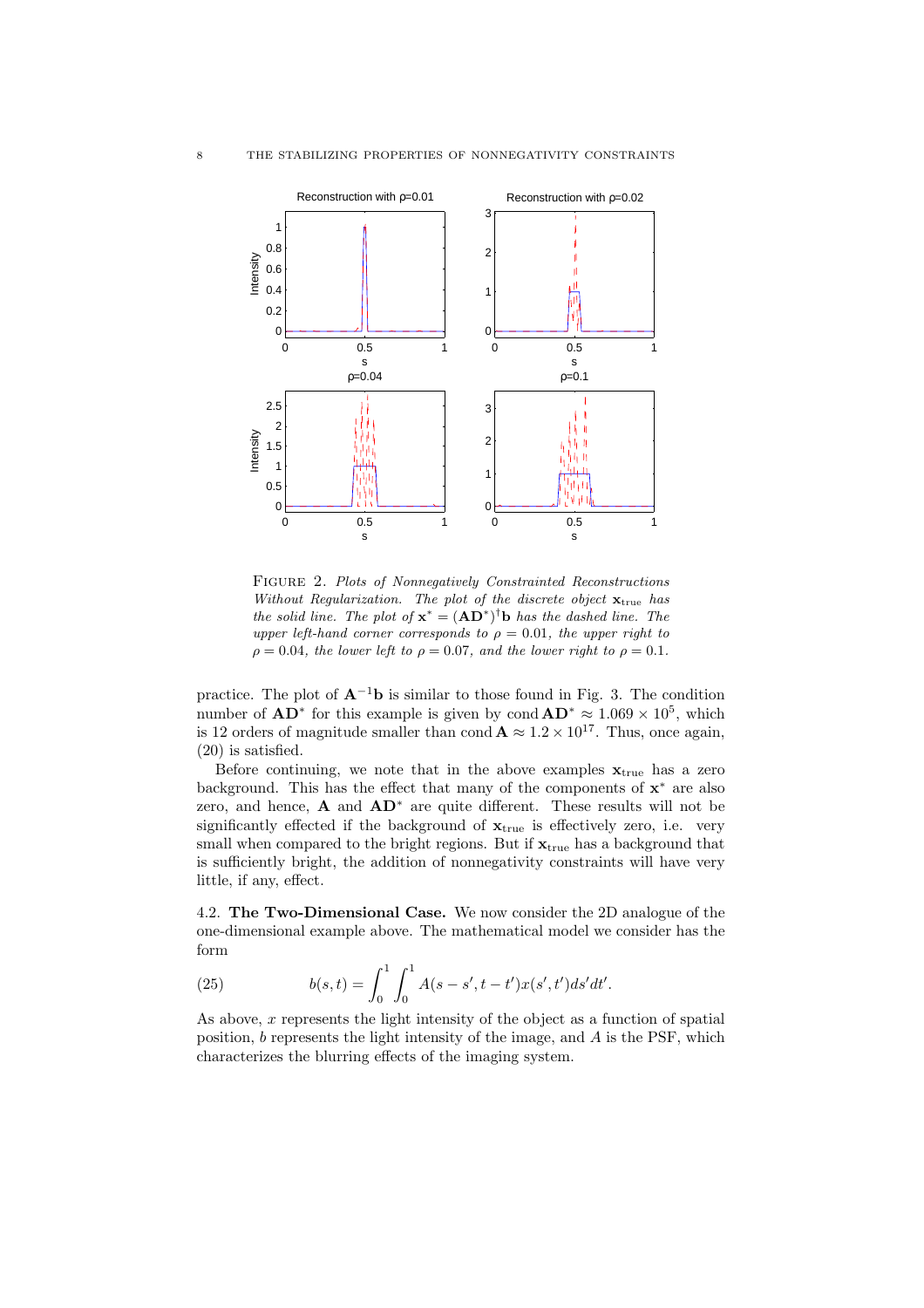

FIGURE 3. Plots of  $A^{-1}b$ . The upper left-hand corner corresponds to  $\rho = 0.01$ , the upper right to  $\rho = 0.04$ , the lower left to  $\rho = 0.07$ , and the lower right to  $\rho = 0.1$ .



Figure 4. Plots of Object, Image and Reconstruction. On both the left and right-hand side, the plot of the discrete object  $\mathbf{x}_{true}$ has the dashed line. On the left-hand side, the plot of the noisy, blurred image b has the solid line. On the right-hand side, the plot of  $\mathbf{x}^* = (\mathbf{A}\mathbf{D}^*)^{\dagger} \mathbf{b}$  has the solid line.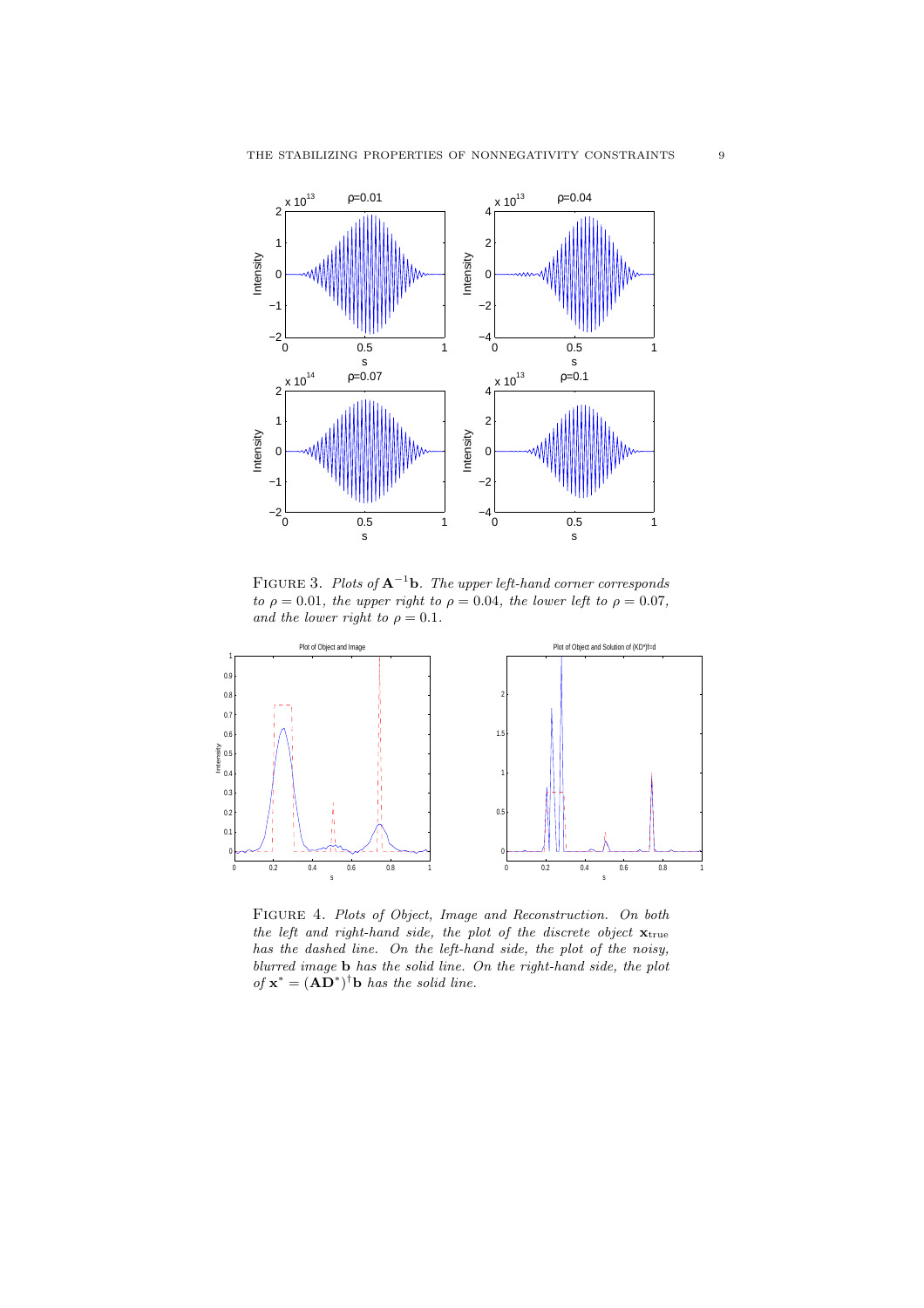

Figure 5. Satellite Object on the Left, and Blurred, Noisy Data on the Right.

In our example, we use data that was developed at the US Air Force Phillips Laboratory, Lasers and Imaging Directorate, Kirtland Air Force Base, New Mexico. The image is a computer simulation of a field experiment showing a satellite as taken from a ground based telescope. The true and blurred images have  $256 \times 256$  pixels, and are shown in Fig. 5. We remark that the  $65,536 \times 65,536$  blurring matrix **A** is not constructed explicitly, but is defined implicitly by the PSF. In this example, the full-width-at-half-maximum of the PSF is 13 pixels. It is not a discretized Gaussian. The resulting matrix A has full column rank, and hence, the results above that required this assumption are valid for this example. The true image and PSF are contained in the RestoreTools image restoration package [8]. The data was generated with an SNR of 30.

In the 2D case, the computation of cond  $AD^*$  is infeasible. Nonetheless, we can numerically compare the stability of the solutions of (4) and (5) by comparing the plots of the *relative solution error*,  $\|\mathbf{x}_k - \mathbf{x}_{\text{true}}\|/\|\mathbf{x}_{\text{true}}\|$ , for approximate solutions  $x_k$  generated by comparable iterative algorithms. We know that the sensitivity of the solutions of (4) and (5) to noise in the data is closely tied to the condition numbers of  $\mathbf{A}$  and  $\mathbf{A}\mathbf{D}^*$  respectively. Thus if an increase in the relative solution error occurs substantially earlier in the iterations of the method applied to (4) than for the method applied to (5), and if this increase is significantly more pronounced, i.e. if the curve is much steeper, we will conclude that the nonnegativity constraints stabilize the reconstruction problem.

For our comparison we use the conjugate gradient method (CG) [9] for solving (4) and the gradient projection-conjugate gradient method (GPCG) [7] for solving (5). (Our implementation of the projected Newton method for solving (5) was not able to force an increase in the relative solution error. Thus a more robust method was needed.) We acknowledge that this method of comparison is problematic due to the fact that (4) and (5) are different problems, and CG and GPCG are different algorithms. Nonetheless, it is shown in [7] that GPCG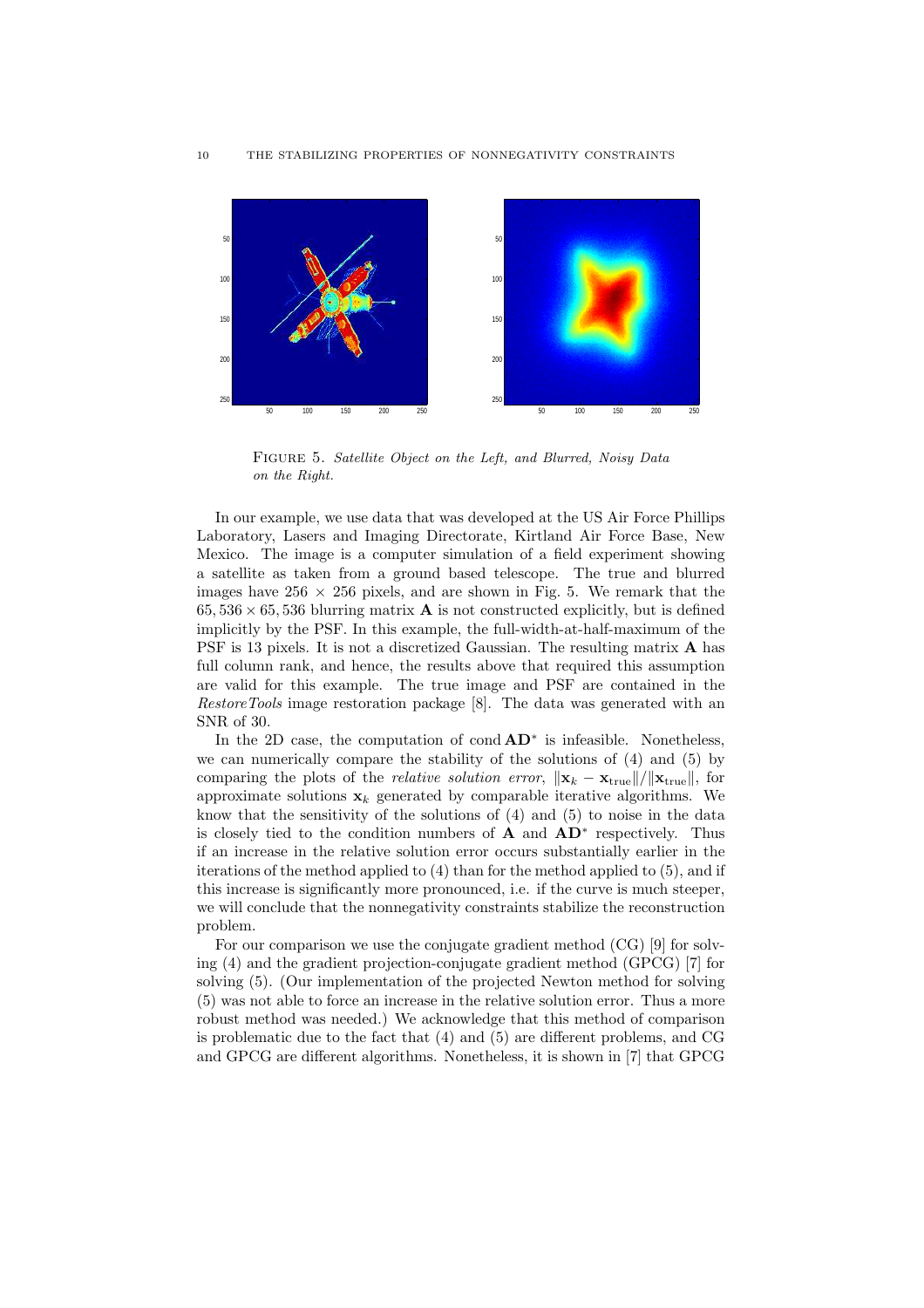applied to (5) will eventually reduce to CG applied to (12). Thus a comparison between these two algorithms seems natural. In any event, provided that the relative solution error curves are *significantly* different, we will assume that conclusions about problem stability can be made.

Finally, we emphasize that we are not comparing the convergence properties of CG and GPCG. Our focus, rather, is on the sensitivity of these algorithms to the noise in the data, as measured by the plots of the relative solution error curves.



FIGURE 6. Plot of  $\|\mathbf{x}_k - \mathbf{x}_{true}\|/\|\mathbf{x}_{true}\|$ . The plot on the left is for conjugated gradient iterations. The plot on the right is for the gradient projection - conjugate gradient iterations.

The plots of the relative solution error for CG applied to (4) and for GPCG applied to (5) are given in Fig. 6. For CG we plot the relative solution error versus the total number of CG iterations. For GPCG we plot the relative solution error versus the total number of gradient projection and CG iterations. An increase in the relative solution error for CG applied to (4) begins to occur between 50 and 60 iterations. For GPCG applied to (5), the increase begins after roughly 475 total GP and CG iterations. In addition, we see that the curve is much steeper for CG than it is for GPCG. It is evident, therefore, that the CG iterations are much more sensitive to the noise in b than is GPCG. Thus we conclude that the nonnegatively constrained problem is more stable.

# 5. Conclusions

Linear systems of the form (1) that arise in image reconstruction are inherently ill-conditioned. Exact solutions of such systems are often unusable due to the fact that they are unstable with respect to errors in the collected image b.

As a naive solution method, we first considered (4), and then we proceeded to compare its stability with that of its nonnegatively constrained counterpart (5). The solutions of these two problems, given that A has full column rank, are given by  $\mathbf{A}^\dagger \mathbf{b}$  and  $(\mathbf{A} \mathbf{D}^*)^\dagger \mathbf{b}$  respectively.

We then proved that cond  $AD^* \leq$  cond A, but we argued heuristically that one can expect the much stronger inequality cond  $AD^* \ll \text{cond } A$  to hold for